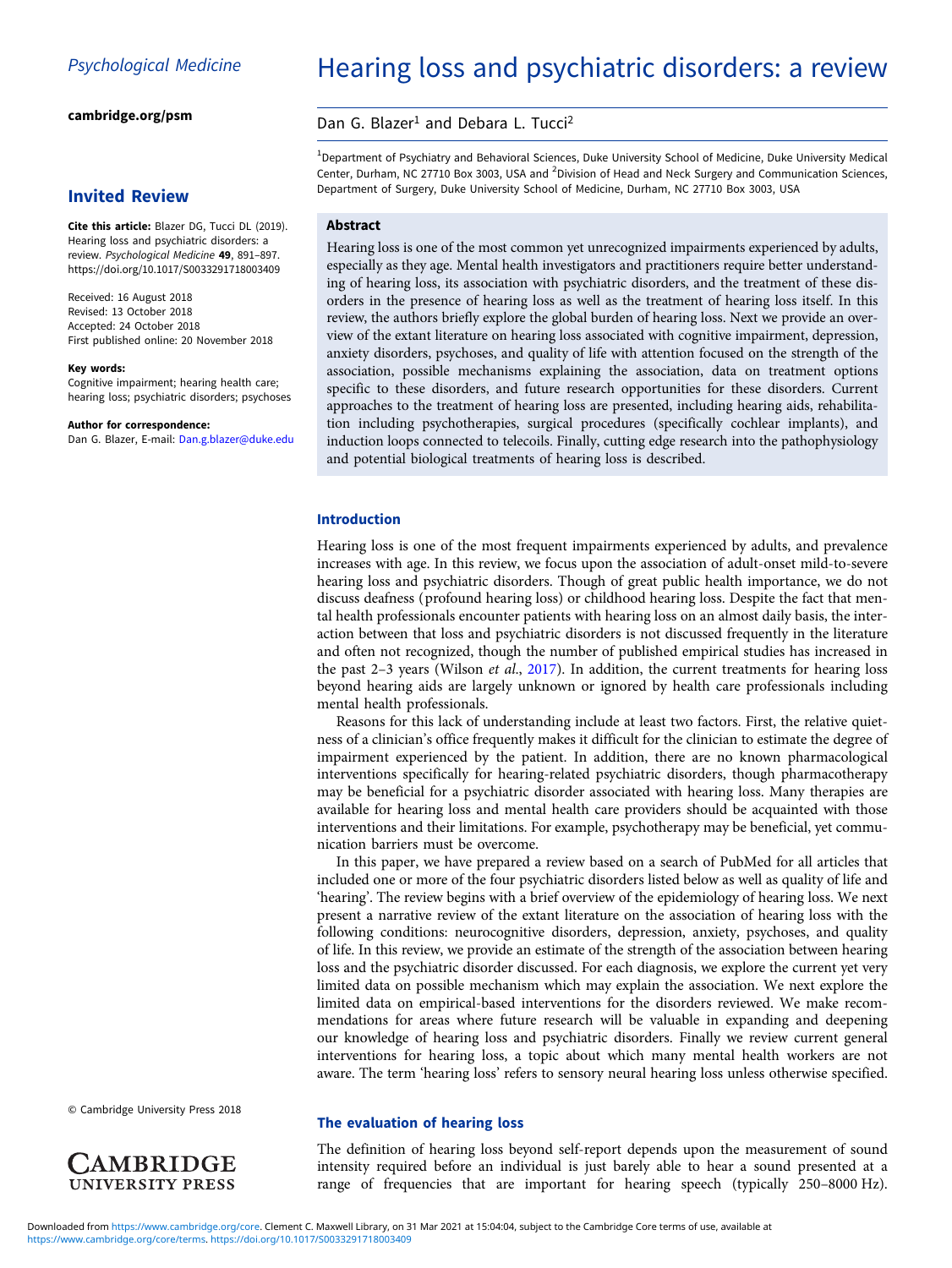Thresholds are measured in decibels (dB), which is a logarithmic scale that reflects the intensity of a sound. Adults with normal hearing can hear in the range of 0–20 dB, the equivalent of hearing sounds as faint as a human breathing. Those with mild hearing loss have hearing thresholds in the range of 21–40 dB and would have difficulty hearing a whisper. Those with moderate loss have thresholds in the range from 41 to 55 dB and struggle to hear speech at a normal level. Those with moderately severe loss have thresholds in the range from 56 to 70 have difficulty hearing speech in the presence of background noise. Those with severe hearing loss have thresholds in the range from 71 to 90 dB have difficulty hearing a lawnmower, and those with profound hearing loss (above 90 dB) often experience pain with loud noise (NASEM, [2016](#page-6-0)). In many epidemiologic studies, however, only self-reported hearing loss serves as a proxy.

## The epidemiology of hearing loss

The global burden of hearing loss is estimated to be 6.8% of the world's population, is more frequent in men, and increases with age (Cruickshanks et al., [2003](#page-5-0); Cheng et al., [2009](#page-5-0); Wilson et al., [2017\)](#page-6-0). Prevalence among Mexican Americans is similar to that among whites yet lower among African Americans in the USA (Cheng et al., [2009](#page-5-0)). Among adults under 70 years of age, hearing loss is decreasing in the USA, perhaps in part because workers are protected from more from extreme sounds, such as the noise reducing ear coverings used on the tarmac by airplane personnel (Hoffman et al., [2017](#page-5-0)).

Risk factors for hearing loss include lower socioeconomic status, current smoking, possibly higher systolic blood pressure, obesity or increase in waist circumference, highly elevated glycosylated hemoglobin, atherosclerosis, and ototoxic medications such antibiotics, chemotherapeutic agents, aspirin, NSAIDS, and acetaminophen (NASEM, [2016,](#page-6-0) pp. 50–55). The strength of association is significantly greater for each of these factors in crosssectional studies than longitudinal studies with the exception of ototoxic medications. The Center for Disease Control has recently targeted exposure to loud noises, such as attending rock concerts or working in occupations with high noise exposure as a significant risk that should be more publicized (CDC, [2017\)](#page-5-0).

#### Hearing loss and psychiatric disorders

Psychiatric disorders of all varieties are associated with hearing loss, easily determined by asking key questions especially of family members. For example, persons with hearing loss have difficulty following a conversation if there is background noise, such as found in a restaurant. They become frustrated with their inability to follow a conversation when talking with their families. Though they can hear speech, that speech may be indistinct, particularly in the presence of background noise, and therefore hear only portions of the conversation. Hearing loss is partially compensated if the hearing impaired can see the person with whom they are conversing and read lips and other visual cues. Therefore, none of these problems may emerge in a quiet examination room or office and therefore may be easily missed. Embarrassment or other factors can prevent the patient from revealing the impairment.

## Neurocognitive disorders

A substantial literature has emerged confirming the association of hearing loss with neurocognitive disorders. Those who do not have access to or use a hearing aid find conversation difficult if they have a moderate or more severe hearing loss. This in turn can lead to isolation and may increase or precipitate cognitive decline (Shankar et al., [2013\)](#page-6-0). In one cross-sectional study based on a chart review for adults 50+ years of age, hearing loss was highly prevalent among those who were cognitively impaired. Those with a medical history of diabetes in addition experienced more hearing loss. As would be expected, the cognitively impaired with the greatest hearing loss were the most likely to use hearing aids (Nirmalasari et al., [2017\)](#page-6-0). In the Health ABC Study, a cohort of 3075 men and women, aged 70–79 at baseline, and oversamples for African Americans was recruited for longitudinal follow-up. Investigators found that moderate age-related hearing decline was associated with accelerated cognitive decline among older adults (Lin et al., [2013\)](#page-5-0). Among over 1000 subjects with baseline hearing loss (pure-tone average >25 dB), annual rates of decline on a cognitive screen and the Digit Symbol Substitution test were 41% and 32% greater, respectively, than those with normal hearing. In the English Longitudinal Study on Aeging of 7865 subjects, for those with self-reported hearing loss, the hazard over 10 years of developing dementia was 1.4 times as high in individuals who reported moderate hearing and 1.6 times as high in those who reported more severe hearing loss compared with those with no hearing loss (Davies et al., [2016\)](#page-5-0). One group of investigators performed a meta-analysis of 40 studies worldwide. Among cross-sectional studies, a significant association was found for cognitive impairment [odds ratio (OR)  $2.00$ ] and dementia (OR 2.42) (Loughrey et al.,  $2018$ ). Among prospective cohort studies, a significant association was found for cognitive impairment (OR 1.22) and dementia (OR 1.28) but not for Alzheimer disease (though the trend toward significance was found). Vascular dysfunction and impaired verbal communication were hypothesized as contributors to the association between hearing loss and cognitive decline. Overall, the evidence is strong in both cross-sectional and longitudinal studies for an association between hearing loss and cognitive decline.

Possible mechanisms have been explored which contribute to more steep declines in cognitive function among the hearing impaired. Four possible mechanisms have been suggested: cognitive decline causes sensory decline (little evidence to support this mechanism); sensory decline causes cognitive decline (intuitive in that sensory deficits increase cognitive efforts and then decrease cognitive performance, yet the evidence is minimal); information degradation (impoverished perceptual input contributes to cognitive decline); and the presence of an intervening variable such as cerebrovascular disease (Wayne and Johnsrude, [2015](#page-6-0)).

One group sought to determine possible neuropathological associations in mice with neural hearing loss. The mice with neural hearing loss showed elevated auditory brainstem response thresholds and poorer performances in spatial working and recognition memories than the controls. They exhibited more  $p$ - $\tau$  and lipofuscin in the hippocampus. The cognitive impact of hearing loss varied with the types of memory loss. Working memory impairment was reversible, whereas recognition memory impairment was permanent (Park et al., [2018\)](#page-6-0). Another team of investigators suggested that at a neural level, chronic hearing loss leads to reduced activation in central auditory pathways, resulting in compensatory increased activation in the cognitive control network, dysfunctional auditory–limbic connectivity, and deafferentation-induced atrophy in frontal brain regions – mechanisms which increase the risk of both cognitive decline (Rutherford et al., [2018\)](#page-6-0). The changes reduce cognitive reserve and increase executive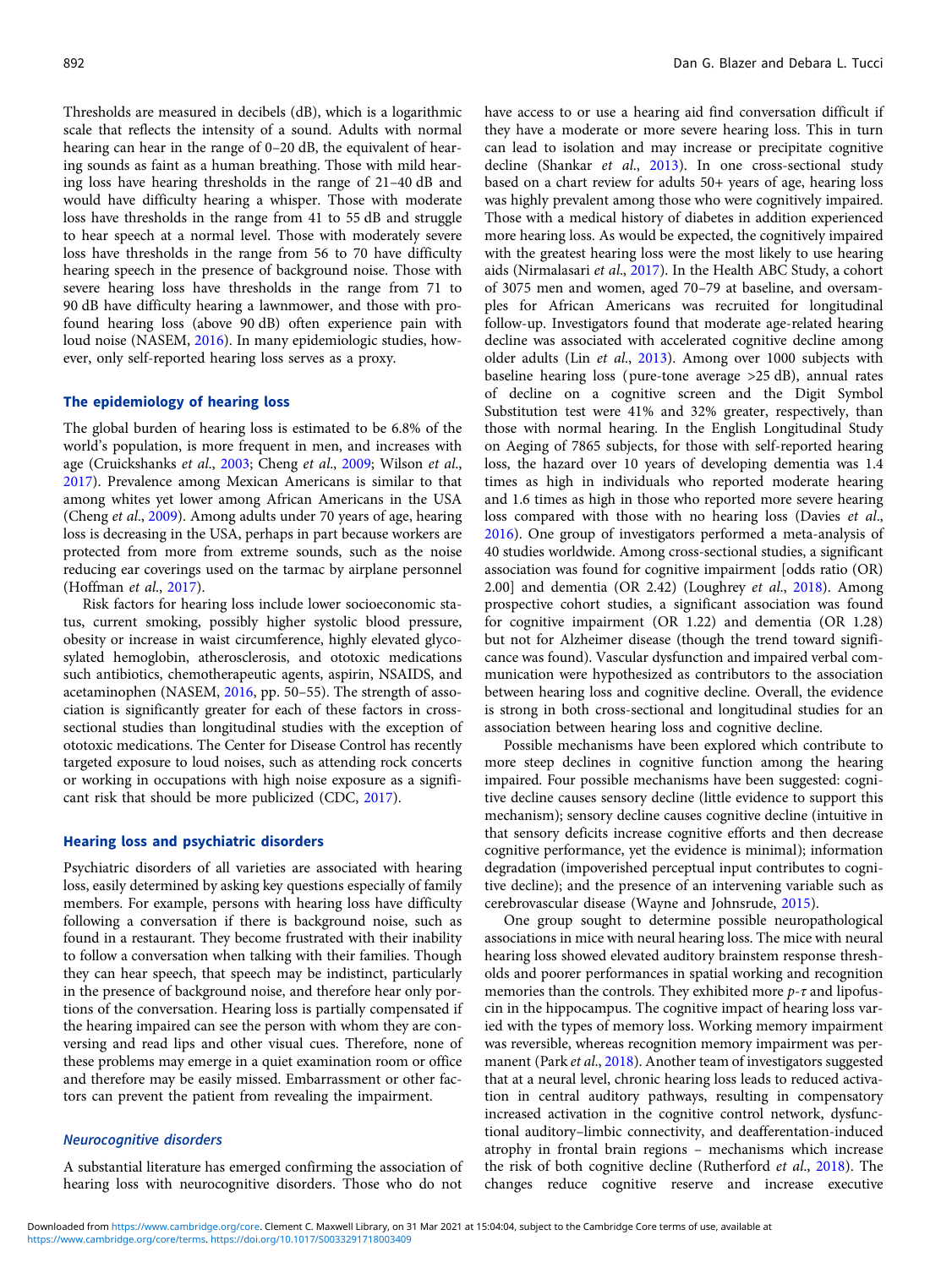dysfunction. These explorations into mechanisms are promising, yet remain in the early stages. Clearly more studies of mechanisms are required.

Do hearing aids slow the progress of cognitive decline in the cognitively impaired? Emerging evidence suggests this may be the case. One group found use of hearing aids were associated in a cross-sectional study of 100 subjects between ages 80 and 99 with improved cognition (Qian et al., [2016\)](#page-6-0). Another group compared subjects who were first-time hearing aid users  $(n =$ 18) with a hearing-matched control group ( $n = 14$ ) over a period of 6 months (Karawani et al., [2018\)](#page-5-0). The use of hearing aids enhanced working memory performance and increased cortical response amplitudes. Neurophysiologic changes correlated with working memory changes, suggesting a mechanism for decreased cognitive function with hearing loss. These results suggest a neural mechanism for the sensory-cognitive connection as described above.

Findings of improved cognitive function with hearing aid use may lead to increased adoption of hearing loss remedies. A group from Great Britain tested whether use of hearing aids was associated with better cognitive performance, and if this relationship was mediated via social isolation and/or depression using the UK Biobank data set with over 160 000 subjects. They found that hearing aid use was associated with better cognition independent of social isolation and depression (Dawes et al., [2015\)](#page-5-0). Not all studies, however, reveal a positive outcome with the use of hearing aids. In a controlled randomized trial of 51 subjects, investigators found no positive benefit of hearing aid use after 6 months follow-up among subjects 68 years of age and older (Nguyen et al., [2017](#page-6-0)). The evidence for improving cognition via the use of hearing aids is promising but sparse at present. A large-scale trial (The ACHIEVE study) is underway to further explore the potential for intervention using hearing aids (Deal et al., [2017\)](#page-5-0). To date there is no evidence from empirical, wellcontrolled studies suggesting other modes of intervention to be of benefit among persons with hearing loss for improving or retarding decline in cognition.

#### Depression

Hearing loss has long been associated with depression. Investigators in one early study identified a fourfold increase in symptoms of anxiety and depression in those with hearing loss when compared with the general population (Thomas, [1984](#page-6-0)). In a community sample of 5832 subjects from Korea, self-reported hearing loss was associated with significantly higher rates of depression and this association was magnified among those with dual hearing and visual impairment (Han et al., [2018\)](#page-5-0). Results of the Health ABC study (described above) determined that subjects reporting impaired/worsening hearing had a trajectory compared with controls for increased depressive symptoms when they were followed for 5 years (Brewster *et al.*, [2018](#page-5-0)). At year 5, individuals with increased depressive symptoms had greater hearing loss measured by audiometric threshold for lowfrequency and mid-frequency sounds compared with those with lower levels of depressive symptoms. In a study of NHANES data, both speech-frequency hearing loss and high-frequency hearing loss were associated with increased frequency of depression using the PHQ-9 (Scinicariello et al., [2018\)](#page-6-0).

In a recent review, however, investigators suggest that the longitudinal data supporting a causal relationship between hearing loss and depression are mixed though suggestive (Rutherford et al., [2018\)](#page-6-0). The authors speculate further that behavioral mechanisms could explain in part these associations, such as older adults withdrawing from situations in which they have difficulty hearing and communicating. This in turn may contribute to social isolation, loneliness, and consequent cognitive decline and depression as described above. Overall, however, the evidence is positive for an association between hearing loss and depression. Nevertheless, the direction of the relationship is not always clear.

Rutherford et al. [\(2018\)](#page-6-0) suggest the following possible neurobiological mechanism for this association. Chronic hearing loss may lead to a reduced activation in central auditory pathways. This in turn may result in an increased activation of the cognitive control network, interruption of auditory–limbic connectivity, and atrophy in frontal brain regions secondary to deafferentiation. The result is increase depression risk results because cognitive reserve and executive dysfunction are compromised and therefore contribute to emotional dysregulation. Yet empirical evidence supporting specific mechanisms are limited and we are only at the frontier of understanding these mechanisms.

Few data are available that demonstrate effective unique interventions for the depressed with hearing loss. Improving hearing through the available interventions such as hearing aids coupled with psychotherapy (when possible) and psychotropic medications is the obvious current best approach to treatment. Antidepressants are not generally considered ototoxic. Yet empirical evidence for particular interventions leading to lower frequency of depression remains to be demonstrated.

#### Anxiety disorders

A number of population-based studies demonstrate an association between anxiety disorders and hearing loss, most focusing upon generalized anxiety disorder. Investigators using data from the Health ABC study (described above) investigated the crosssectional relationship between hearing loss and anxiety symptoms. Compared with individuals who reported no hearing loss, the odds of prevalent anxiety were higher among individuals with mild hearing loss (1.32) and the odds increased as the hearing loss worsened (1.59). Hearing aid use did not decrease the odds of anxiety (Contrera et al., [2016\)](#page-5-0). In contrast, investigators in Norway found no relationship between self-reported hearing loss and anxiety in a longitudinal study ( $n = 2890$  community-dwelling subject 60+ years of age) (Cosh et al., [2018](#page-5-0)). In a longitudinal population study of 10 566 adult Taiwanese, investigators exploring a reversed causal relationship, found an increased risk of sudden hearing loss among those with anxiety disorder (Chung et al., [2015\)](#page-5-0). Overall, the evidence favors an association between anxiety and hearing loss with intriguing questions about the direction of causality. We know virtually nothing about mechanisms or we found no empirical studies suggesting that a particular intervention might reduce anxiety. Yet adults who have difficulty hearing would be suspected to be more anxious in social situations if they cannot follow conversations and subsequently feel more isolated and perhaps at risk of missing conversation that could be essential to their social functioning.

### Psychoses

Among the oldest reports of an association between hearing loss and psychiatric disorders are those which have investigated the association of hearing loss and psychoses. Over 50 years ago, Kay and Roth attempted to determine if deafness, when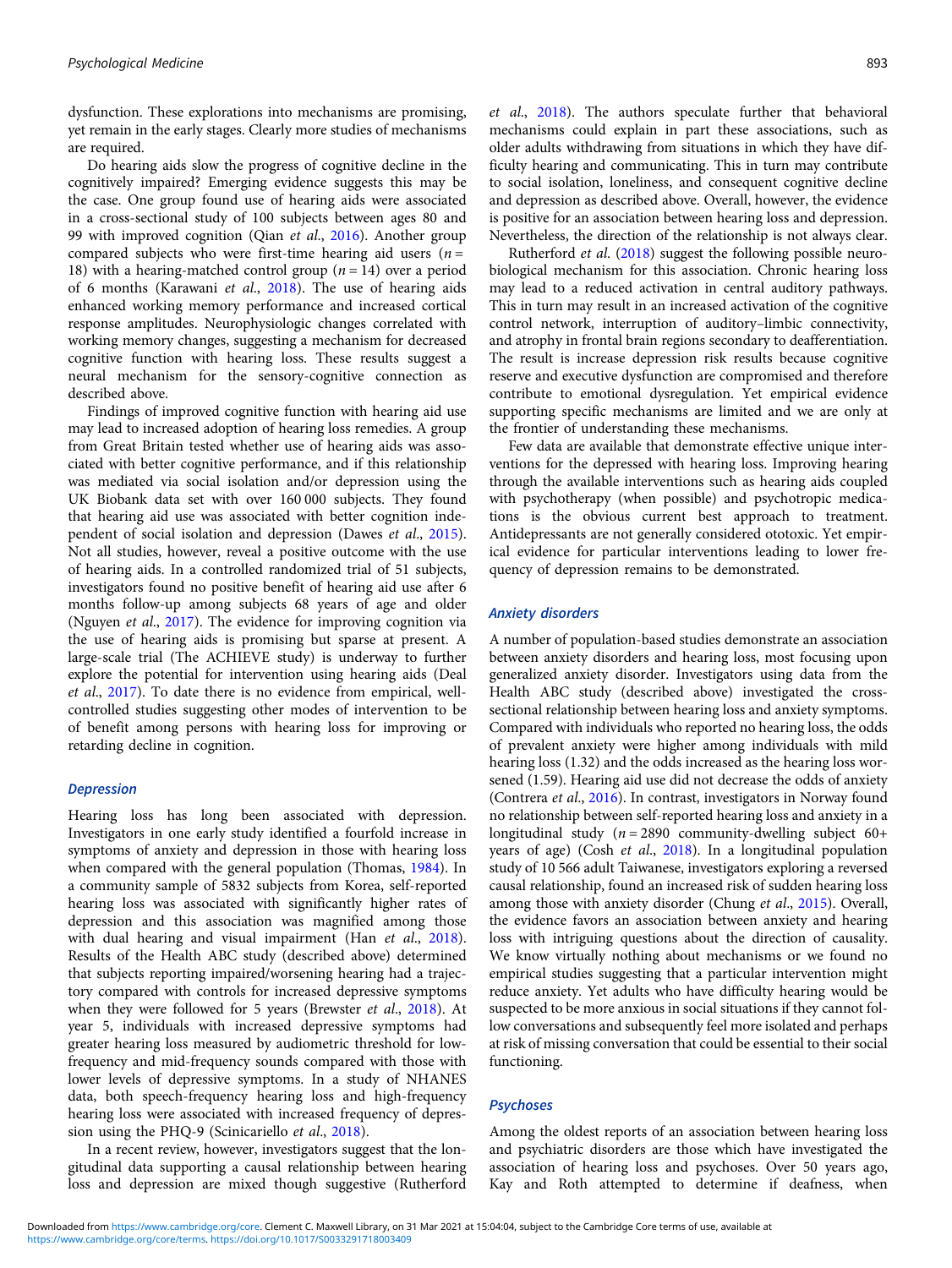accompanied by abnormalities of personality and loss of multiple relatives, led to greater social isolation in a paraphrenic population of older adults from Great Britain compared with older adults with a mood disorder. They found that impairment in hearing was present in 40% of the British paraphrenic patients, and in 15% the impairment was marked (Kay and Roth, [1961](#page-5-0)). Felix Post later reported, from a sample of 72 patients with paranoid disorder, that 25% experienced hearing loss compared with 11% of controls (Post, [1966\)](#page-6-0). Based on these early publications, despite their methodologic limitations, a belief emerged among psychiatrists that hearing loss is associated with paranoid psychoses. More recent literature, however, does not demonstrate such a clear relationship though an association has persisted in most studies.

In a recent meta-analyses of epidemiologic studies, investigators identified hearing loss as a risk for all psychosis outcomes assessed, including hallucinations, delusions, other psychotic symptoms, and delirium though the ORs were relatively small. Early onset of hearing loss led to an increased risk for schizophrenia later in life. Potential mechanisms underlying this association included loneliness and disturbances of source monitoring (locating the source of sounds and interpreting these sounds) (Linszen et al., [2016\)](#page-5-0). In another study, self-reported hearing loss was associated with increased frequency of psychotic symptoms among younger persons using a hearing aid, but not older adults (van der Werf et al., [2007\)](#page-6-0). The evidence, though mixed, points toward an association.

A possible link between paranoid psychoses and hearing loss is the frequency of auditory hallucinations in persons with hearing loss. A group in Canada surveyed 125 older adults referred to an audiology department (Cole et al., [2002](#page-5-0)). In this sample, the prevalence of auditory hallucinations was 32.8% and the types of hallucination varied widely and included humming or buzzing (35.9%), shushing (12.8%), beating or tapping (10.6%), ringing individual sounds (15.4%), multiple sounds (12.6%), voices (2.5%), or music (2.5%). Many of these 'hallucinations' are not hallucinations that we associate with psychiatric disorders. In addition, even auditory hallucinations are not always a hallmark of psychotic disorders (Waters et al., [2018](#page-6-0)).

Investigators in a small study explored possible biological links between hearing loss and psychoses (Gevonden et al., [2014](#page-5-0)). D2/3 binding was compared in normal adults and the hearing impaired, searching for a possible mechanism by which hearing loss may contribute to psychotic symptoms. The participants with hearing loss were more likely to experience feelings of social defeat and loneliness than healthy controls, but they did not differ from healthy controls in baseline psychotic symptoms. There were no significant group differences in baseline D2/3 receptor binding. However, repeated-measures multivariate analysis of covariance with age and tobacco smoking as covariates found a greater amphetamine-induced striatal dopamine release among the participants with hearing loss than the healthy controls. After amphetamine administration, the participants reported more changes in affect than the healthy controls, but no greater increase in psychotic symptoms. Likewise, reports of social exclusion and an increase in psychotic symptoms were not associated with dopamine release.

Yet another theory regarding the association of hearing loss and psychotic symptoms involves the complexity of the social environment (van der Werf, [2010](#page-6-0)). To test this hypothesis, investigators explored whether increased vulnerability for psychosis could be found in individuals with hearing loss as a consequence

of a decreased ability to form correct representations of the social world and attributions of intention of others, characteristics necessary in a more complex environment. Complexity was operationalized as living in an urban as opposed to a less dense population area among over 3000 subjects. The association between hearing loss and psychosis was conditional on population density. The investigators concluded that the level of complexity of the social world interacting with the individual's ability to correctly process this information via their ability to hear increased the risk for psychotic symptoms. Mechanisms therefore have been explored and though these explorations are preliminary, they are intriguing and call for further research.

Despite the lack of empirical studies of intervention, when appropriate, antipsychotic medications should be administered to persons with psychoses and hearing loss as there is no significant increase in ototoxicity with these medications. Improving the hearing capacity, perhaps with hearing aids or other interventions, should be introduced concurrently if not initially though empirical evidence of reducing psychoses by the use of hearing aids is not available.

#### Quality of life

In a recent literature review, investigators found general consensus that hearing loss reduced the generic quality of life (QoL) among those impaired, not an unexpected finding (Nordvik *et al.*, [2018](#page-6-0)). Among 13 articles which met search criteria, the authors also found that the measures of QoL were highly associated with symptoms of depression and anxiety reviewed above. Data from one study included in the review derived from the Beaver Dam Study with over 2500 middle-aged and elderly subjects. Subjects were assessed for QoL by using measures of activities of daily living (ADLs), instrumental ADLs (IADLs), and the Short Form 36 Health Survey (SF-36) (Ware and Sherbourne, [1992](#page-6-0); Dalton et al., [2003\)](#page-5-0). Twenty-eight percent of subjects had a mild hearing loss and 24% moderate-to-severe hearing loss. Severity of hearing loss was significantly associated with having a perceived hearing handicap and with self-reported communication difficulties. Individuals with moderate-to-severe hearing loss were more likely than individuals without hearing loss to have impaired ADLs and IADLs. These problems significantly impaired quality of life as measured by the SF-36.

## Treatment of psychiatric disorders associated with hearing loss

Virtually no evidenced-based psychotherapeutic treatments are currently available for persons with psychiatric disorders associated with hearing loss. In one preliminary trial, investigators found a trend supporting the use of cognitive behavioral therapy to treat the mental distress associated with hearing loss (Williams et al., [2015](#page-6-0)). Another study provides preliminary support for the use of psychotherapy to improve compliance in the use of hearing aids (though the evidence is weak) (Armitage et al., [2017\)](#page-5-0). Despite the lack of a strong evidence base, psychotherapy should be employed when feasible to treat the hearing impaired who experience comorbid psychiatric problems. The challenges are obvious, namely that the hearing impaired may not fully understand the comments of the therapist (even instructions about the use of medications) or will have difficulty expressing the emotional pain secondary to dual challenge of experiencing this pain, yet also perceiving that the therapist is not speaking loud enough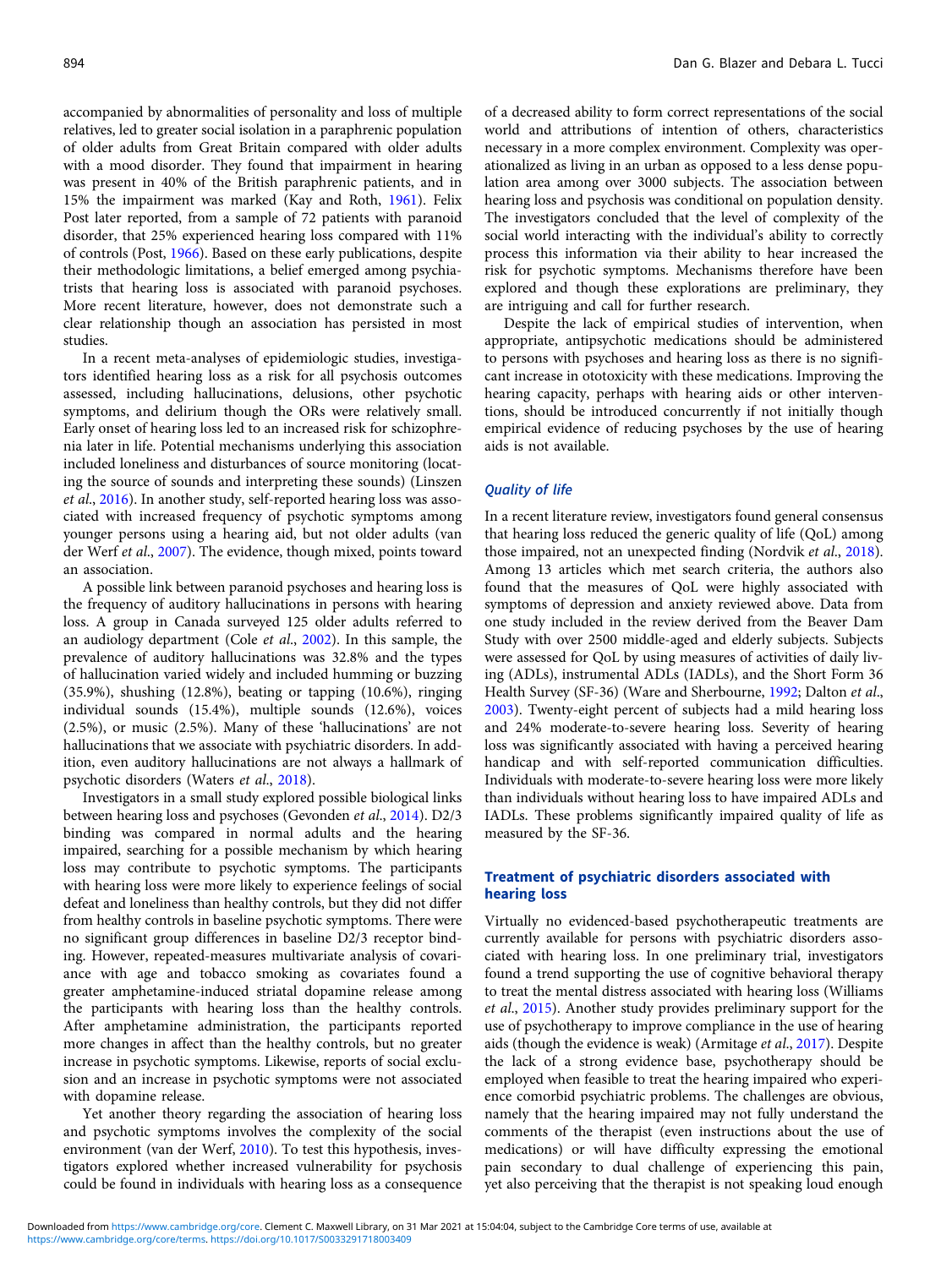or clear enough to be understood by the patient. The therapist in turn may become frustrated that she cannot communicate effectively with the patient with hearing loss.

Given that none of the medications typically used to treat psychiatric disorders are known to cause major problems with ototoxicity, there is no reason not to use these medications judiciously. Some evidence suggests that drugs used to treat erectile dysfunction may lead to ototoxicity, however (FDA, [2007\)](#page-5-0). Before prescribing a medication, the clinician should determine to what extent other forms of therapy, such as efforts to improve hearing and therapy to assist the patient in adjusting to the hearing loss, as noted above. The role of antidepressants and hearing loss has received sporadic attention by the hearing health care community. In recent years, interest has arisen in the potential effect of antidepressant medications to both prevent and/or improve hearing loss. In one study, doxepin mitigated neuronal damage in the primary auditory cortex of mice by correcting overactivation of acid sphingomyelinase which catalyzes the generation of ceramide. Increased levels of ceramide can lead to cell death in the inner ear (Su et al., [2017\)](#page-6-0). In a small study, citalopram, however, did not improve central auditory processing disorder (Polanski et al., [2017\)](#page-6-0). Yet another small study, however, did provide evidence of improvement in auditory processing disorder after 60 days including pure tone audiometry, speech discrimination, and identification of speech (Cruz et al., [2004\)](#page-5-0). The evidence for the effectiveness of antidepressants to decrease hearing loss, however, is sparse yet an area for further exploration.

Mental health professionals should be aware of the current treatment approaches to hearing disorders. Given this knowledge, they should refer their patients to appropriate specialists. Otolaryngologists, audiologists, and hearing instrument specialists all provide services to adults with hearing loss. All three professions can prescribe hearing aids. Otolaryngologists often work in concert with audiologists to provide in-depth evaluation of the hearing loss. In the most severe cases, cochlear implants (described below) are an option available through the otolaryngologist. Treatment of hearing loss does not stop with technological assistance. Auditory rehabilitation is an evidence-based intervention (Chisom and Arnold, [2012\)](#page-5-0). These programs are designed so that individuals learn to adapt to their hearing loss, become familiar with hearing assistive technologies, learn strategies for better listening and communication, and provide psychosocial support (NASEM, [2016](#page-6-0), pp. 86–88). The programs can be group based or individualized. Audiologists as well as speech and language pathologists can administer these programs.

When evaluating a patient with hearing loss, the first step is to determine whether the hearing loss is one that may represent an emergency or which can be corrected easily. Every clinician should be aware of these emergent conditions, labeled 'red flag' conditions by the FDA (FDA, [2003\)](#page-5-0). The most common is cerumen impaction (unilateral or bilateral) which can be treated by a primary care provider, audiologist, otolaryngologist, or even selfremoval with ceruminolytics or irrigation. Other red flag conditions include active drainage from the ear; sudden onset or rapidly progressing hearing loss; acute or chronic dizziness; sudden or rapidly progressive hearing loss in one ear; and pain or discomfort in the ear. Each should lead to a referral to a physician who has experience treating hearing problems. Sudden unilateral hearing loss should trigger immediate referral to an otolaryngologist because it may be the primary symptom of an acoustic neuroma.

Hearing aids are the standard treatment for mild-to-severe hearing loss. They are expensive, costing around \$4700 for a

pair of medium-range aids in the USA in 2013, this cost including both the hearing aid itself as well as the services of the audiologist or hearing instrument specialist (Strom, [2014;](#page-6-0) Blazer, [2018\)](#page-5-0). Most insurance carriers, including Medicare, do not cover the cost of hearing aids in the USA. Some (but not all) types of hearing aids are available free of charge by the Veterans Administration and by the National Health Service in Great Britain. The average life expectancy of a hearing aid is about 5 years. Therefore, cost can be a critical barrier to hearing aid use.

To complicate matters further, many who have purchased or provided free hearing aids do not use them following initial adjustments. Reasons for non-use include the perception that hearing aids are not effective, difficult to fit (adjustment of the hearing aid to the proper pitch and frequency), maintain (such as changing batteries), stigma, as well as ongoing costs of batteries, maintenance, and repair. Frustration with hearing aids may lead individuals to decide that they can manage without (McCormack and Fortnum, [2013\)](#page-6-0). In a sample of the 50+ years of age from the National Health and Nutrition Examination Study, 3.8 million Americans wore hearing aids, yet only 14.2% with hearing loss used them (Chien and Lin, [2012](#page-5-0)). In a Cochrane review, slight evidence was found for increased use among persons who were able to better self-manage their hearing aids (Barker et al., [2016\)](#page-5-0).

Bipartisan legislation was introduced recently by Senators Warren and Grassley to permit the sale of over the count hearing aids and the legislation passed congress with wide margins (Warren and Grassley, [2017](#page-6-0)). The FDA is in the process of drafting legislation to regulate these devices and that regulation would insure protection against problems such as sound intensity being set dangerously high. In the meantime, Personal Sound Amplification Products (PSAPs) are widely available and advertised frequently in the media. They cannot be recommended as a hearing aid substitute at present. Many persons do purchase them and some may meet the standards for a future over-the-counter hearing aid.

Additional hearing-assistive technologies are available. Cochlear implants (a device is placed in the inner ear to improve the perception of sound for persons who do not benefit from amplification) can be a very effective means of improving hearing for those with severe-to-profound hearing loss. The placement of the internal portion of the cochlear implant is a surgical procedure that lasts about 1.5–2 h and requires a general anesthetic. This procedure can be safely performed in most older adults.

One promising yet underutilized technology that can improve the benefit of hearing aid technologies is the installation and use of hearing induction loops and telecoils. This combination connects wirelessly the sound system in a room via a telecoil in the individual's hearing aid. The induction hearing loop can be installed with wiring around the perimeter of the room that connects to the room's sound system (ideal for group gatherings where speakers use microphones such as worship services). This connection reduces background noise and improves the clarity of sound (NASEM, [2016](#page-6-0), pp. 162; 39). Telecoils and induction loops are almost universally available for hearing aids in Europe.

Other promising approaches to hearing loss are on the horizon. Therapies are being developed which target the regeneration of cochlear inner hair cells. At least three approaches are under investigation (Patel and McKinnon, [2018\)](#page-6-0). Gene therapy, for example, has focused in part on the role of the Atoh1 transcription factor. Atoh 1 expression leads to the growth of hair cells as well as neurogenesis (Birmingham et al., [1999\)](#page-5-0). Pharmacotherapy has also been explored to enhance key signaling pathways, such as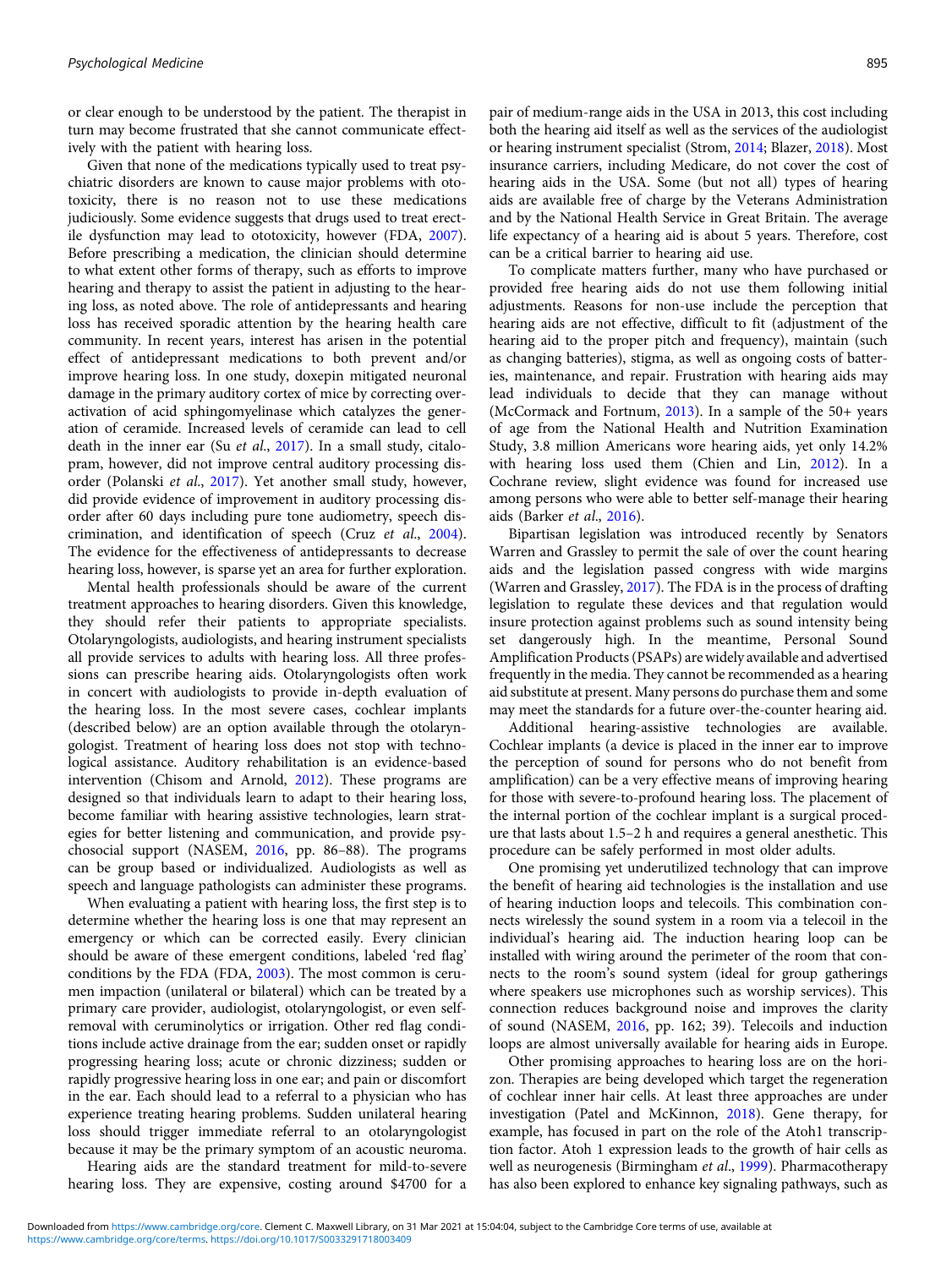<span id="page-5-0"></span>the Wnt system (Shi et al., [2012](#page-6-0)). Stem cells may also hold some promise. For example, mesenchymal stem cells have been shown to enhance cochlear spiral ganglion neurons and restoration of some improved auditory brainstem response (Bas et al., 2014).

#### Conclusion

Mental health professionals must become more sensitive to those 'silent' disabilities which complicate the treatment of psychiatric disorders. The association between hearing loss and the disorders is well established and increasing evidence is emerging that suggest the sensory impairment contributes to if not precipitates the disorder. Psychiatrists, psychologists, and other trained specialists are in an ideal position to both identify these impairment as they relate to psychiatric disorders and to refer patients/clients to appropriate services. With adequate knowledge of the services, these professionals can facilitate the use of those services available, especially hearing aids. Just as with psychiatric treatments, the treatment of hearing loss has progressed markedly in recent years yet has much further to go.

Acknowledgements. Both authors served on the Committee on Accessible and Affordable Hearing Health Care for Adults of the Health and Medicine Division of the National Academies of Science–Engineering–Medicine and participated in preparing the final report referenced in manuscript. We are grateful to our colleagues who worked with us on this project.

Financial support. No financial support was received in preparing this manuscript.

Conflict of interest. None.

#### References

- Armitage CJ, Lees D, Lewis K and Munro KJ (2017) Preliminary support for a brief psychological intervention to improve first-time hearing aid use among adults. British Journal of Health Psychology 22, 686–700.
- Barker F, Mackenzie E, Elliott L, Jones S and de Lusignan S (2016) Interventions to improve hearing aid use in adult auditory rehabilitation. Cochrane Database Systematic Review 2016(8), 1–144.
- Bas E, Van Der Water TR and Lumbreras V (2014) Adult human nasal mesenchymal like stem cells restore cochlear spiral ganglion neurons after experimental lesion. Stem Cells Development 23, 502–514.
- Birmingham NA, Hassan BA and Price SD (1999) Math1: an essential gene for the generation of inner ear hair cells. Science 284, 1837–1841.
- Blazer DG (2018) Hearing loss: the silent risk for psychiatric disorders in later life. Psychiatric Clinics of North America 41, 19–27.
- Brewster KK, Ciarleglio A, Brown PJ, Chen C, Kim H-O, Roose SP, Golub JS and Rutherford BR (2018) Age-related hearing loss and it association with depression in laterl life. American Journal of Geriatric Psychiatry 26, 788–796.
- Center for Disease Control and Prevention (2017) Vital Signs: Too Loud! For Too Long! Loud Noises Damage Hearing, February, 2017. Available at [www.cdc.gov/vitalsigns/HearingLoss](http://www.cdc.gov/vitalsigns/HearingLoss) (Accessed 8 August 2018).
- Cheng VJE, Gregg EW, Saaddine JB, Imperatore G, Zhang X and Albright AL (2009) Three decade change in the prevalence of hearing impairment and its association with diabetes in the United States. Preventive Medicine 49, 360–364.
- Chien W and Lin FR (2012) Prevalence of hearing aid use among older adults in the United States. Archives of Internal Medicine 172, 292–293.
- Chisolm T and Arnold M (2012) Evidence about the effectiveness of aural rehabilitation programs for adults. In Wong L and Hickson L (eds), Evidence-based Practice in Audiology: Evaluating Interventions for Children and Adults with Hearing Impairment. San Diego: Plural Publishing, pp. 237–266.
- Chung SD, Hung SH, Lin HC and Sheu JJ (2015) Association between sudden sensorineural hearing loss and anxiety disorder: a population-based study. European Archives of Otorhinolaryngology 272, 2673–2678.
- Cole MG, Dowson L, Dendukuri N and Belzile E (2002) The prevalence and phenomenology of auditory hallucinations among elderly subjects attending an audiology clinic. International Journal of Geriatric Psychiatry 17, 444–452.
- Contrera KJ, Betz J, Deal J, Choi JS, Ayonayon HN, Harris T, Helzner E, Martin KR, Mehta K, Pratt S, Rubin SM, Satterfield S, Yaffe K, Simonsick EM, Lin FR and Health ABC Study (2016) Association of hearing impairment and anxiety in older adults. Journal of Aging and Health 29, 172–184.
- Cosh S, von Hanno T, Helmer C, Bertelsen G, Delcourt C, Schirmer H and SENSE-Cog Group (2018) The association amongst visual, hearing, and dual sensory loss with depression and anxiety over 6 years: the Tromsø Study. International Journal of Geriatric Psychiatry 33, 598–605.
- Cruickshanks KJ, Wiley TL, Tweed TS, Klein BE, Klein R, Chappell R, Nondahl M and Dalton DS (2003) The 5-year incidence and progression of hearing loss: the Epidemiology of Hearing Loss Study. Archives of Otolaryngology-Head and Neck Surgery 129, 1041–1046.
- Cruz OL, Kasse CA, Sanchez M, Barbosa F and Barros FA (2004) Serotonin reuptake inhibitors in auditory processing disorders in elderly patients: preliminary results. The Laryngoscope 114, 1656–1659.
- Dalton DS, Cruickshanks KJ, Klein BE, Klein R, Wiley TL and Nondahl DM (2003) The impact of hearing loss on quality of life in older adults. The Gerontologist 43, 661–668.
- Davies HR, Cadar D, Herbert A, Orrell M and Steptoe AJ (2016) Hearing impairment and incident dementia: findings from the English Longitudinal Study of Ageing. Journal of the American Geriatrics Society 65, 2074–2081.
- Dawes P, Emsley R, Cruickshanks KJ, Moore DR, Fortnum H, Edmondson-Jones M, McCormack A and Munro KJ (2015) Hearing loss and cognition: the role of hearing aids, social isolation and depression. PLoS ONE 10, e0119616.
- Deal JA, Albert MS, Arnold M, Bangdiwala SI, Chisolm T, Davis S, Eddins A, Glynn NW, Goman AM, Minotti M, Mosley T, Rebok GW, Reed N, Rodgers E, Sanchez V, Sharrett AR, Coresh J and Lin FR (2017) A randomized feasibility pilot trial of hearing treatment for reducing cognitive decline: results from the Aging and Cognitive Health Evaluation in Elders Pilot Study. Alzheimers Dementia 3, 410–415.
- Food and Drug Administration (2003) Red flag conditions. Available at [https://ihsinfo.org/IhsV2/hearing\\_professional/2003/010\\_January-February/](https://ihsinfo.org/IhsV2/hearing_professional/2003/010_January-February/030_FDA_Red_Flags.cfm) [030\\_FDA\\_Red\\_Flags.cfm](https://ihsinfo.org/IhsV2/hearing_professional/2003/010_January-February/030_FDA_Red_Flags.cfm) (Accessed 26 July 2018).
- Food and Drug Administration (2007) FDA announces revisions to labels for Cialis, Levitra and Viagra. Potential risk of sudden hearing loss with ED drugs to be displayed more prominently. Available at [http://www.fda.](http://www.fda.gov/NewsEvents/Newsroom/PressAnnouncements/2007/ucm109012.htm) [gov/NewsEvents/Newsroom/PressAnnouncements/2007/ucm109012.htm](http://www.fda.gov/NewsEvents/Newsroom/PressAnnouncements/2007/ucm109012.htm) (Accessed 26 July 2018).
- Gevonden M, Booij J, van den Brink W, Heijtel D, van Os J and Selten JP (2014) Increased release of dopamine in the striata of young adults with hearing impairment and its relevance for the social defeat hypothesis of schizophrenia. JAMA Psychiatry 71, 1364–1372.
- Han JH, Lee HJ, Jung J and Park EC (2018) Effects of self-reported hearing or vision impairment on depressive symptoms: a population-based longitudinal study. Epidemiology and Psychiatric Sciences. Published online February 8. 1–13. Available at <https://doi.org/10.1017/S2045796018000045> (Accessed 8 August 2018).
- Hoffman HJ, Dobie RA, Losonczy KG, Themann CL and Flamme G (2017) Declining prevalence of hearing loss in US adults aged 20 to 69 years. JAMA Otolaryngology and Head and Neck Surgery 143, 274–285.
- Karawani H, Jenkins K and Anderson S (2018) Restoration of sensory input may improve cognitive and neural function. Neuropsychologia 114, 203–213.
- Kay DWK and Roth R (1961) Environmental and hereditary factors in the schizophrenias of old age ('late paraphrenia') and their bearing on the general problem of causation in schizophrenia. Journal of Mental Science 107, 649–686.
- Lin F, Yaffe K, Xia J, Xue Q-L, Harris TB and Purchase-Helzner E (2013) Hearing loss and cognitive decline in older adults. JAMA Internal Medicine 173, 293–299.
- Linszen MM, Brouwer RM, Heringa SM and Sommer IE (2016) Increased risk of psychosis in patients with hearing impairment: review and meta-analyses. Neuroscience and Biobehavioral Review 62, 1–20.